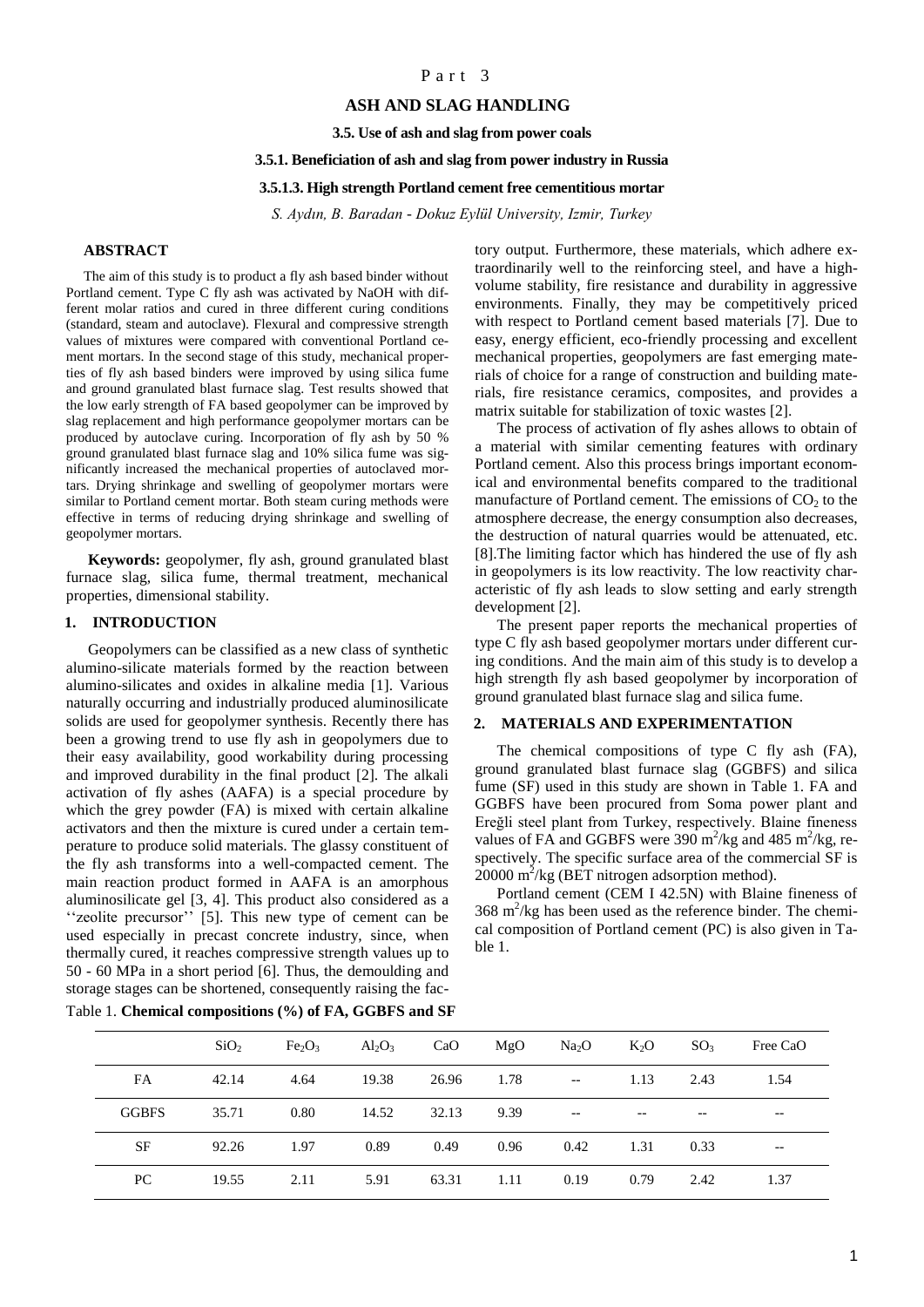Crushed limestone sand (0–4 mm) was used as aggregate in all mortar specimens. The alkaline solution used in this study was sodium hydroxide in flake form (NaOH with 98 % purity). The activator solution was used in the mixtures in cold state.

Five alkali-activated fly ash mortar mixtures and a control PC mortar mixture were prepared based on previous studies. In the first stage of this study, the effect of molar NaOH ratios on the mechanical properties of fly ash based geopolymer was investigated with 4, 5 and 6 M NaOH solutions. At the second stage, the fly ash was replaced with 50 % ground granulated blast furnace slag and 10 % silica fume and effects of these mineral admixtures on the mechanical properties and dimensional stability were determined. 5 M NaOH solution were used in these tests. The aggregate to binder ratio of 2.75 and solution to binder ratio of 0.60 were kept constant for all geopolymer mixtures. The water to cement ratio of PC mortar was 0.45. All test batches were mixed by using an electrically driven mechanical mixer conforming to the requirements of ASTM C305 [9]. Initially, binder and aggregate were mixed in a dry state for a minute and then the activator solution was gradually added while mixing continued for about 3 minutes. Fresh mixtures were cast into steel moulds and kept in a humidity cabinet (20 $\degree$ C) temperature and 90 % relative humidity). One group of specimens was kept in the humidity cabinet for 4 h before steam curing of 70  $\degree$ C for 6 h. After steam curing, the specimens were demoulded. The other group of specimens was kept in the humidity cabinet for 24 h. After demoulding, the specimens were autoclaved at  $210\text{ °C}$  and under 2.0 MPa pressure for 6 h. The specimens, which were subjected to heat treatment, were kept in laboratory atmosphere for cooling after completion of their curing periods. The heat-treatment cycles are shown in Fig. 1. The remaining specimens were cured in standard conditions (water curing at  $\sim$  20 °C) up to testing periods.



Fig. 1. Heat treatment cycles

Three prismatic specimens (40x40x160 mm) from each mixture were subjected to flexural strength test according to ASTM C348 [10]. The specimens were loaded from their mid-span and the clear distance between simple supports was 120 mm. The compressive strength tests were performed following the flexural tests on two broken pieces left from flexural test according to ASTM C349 [11].

Shrinkage values were measured on mortar bars  $(25x25x285$  mm) according to ASTM C596 [12]. The first reading of length was taken after demoulding for standard cured mortars and for steam and autoclave cured mortars at the end of the heat treatment periods. Then the prisms were kept in laboratory conditions (~20 ºC temperature and about 55 % relative humidity). The length change values of specimens were recorded periodically.

## **3. TEST RESULTS**

Mechanical properties and dimensional stability of standard cured, atmospheric and high pressure steam cured geopolymer mortars are given below.

#### **3.1. The mechanical properties of geopolymer mortars**

The compressive and flexural strength values of standard cured mortars are given in Fig. 2 and 3, respectively. The compressive strength of PC mortar was higher than all geopolymer mortars at all ages. Maximum compressive strength at 1-day for 100 % FA mortars was obtained for 4M NAOH solution. For 3 and 7 days, maximum compressive strength values were obtained for 5 M NaOH case and for 28-day 6 M NaOH solution gave the highest values. In other words, higher molar NaOH gives higher later age strength values. The replacement of FA by GGBFS resulted in significantly increase in compressive strength for both early and later ages. However, SF replacement did not have a positive effect on early age strength. Similar trend was seen in flexural strength case as shown in Fig. 3.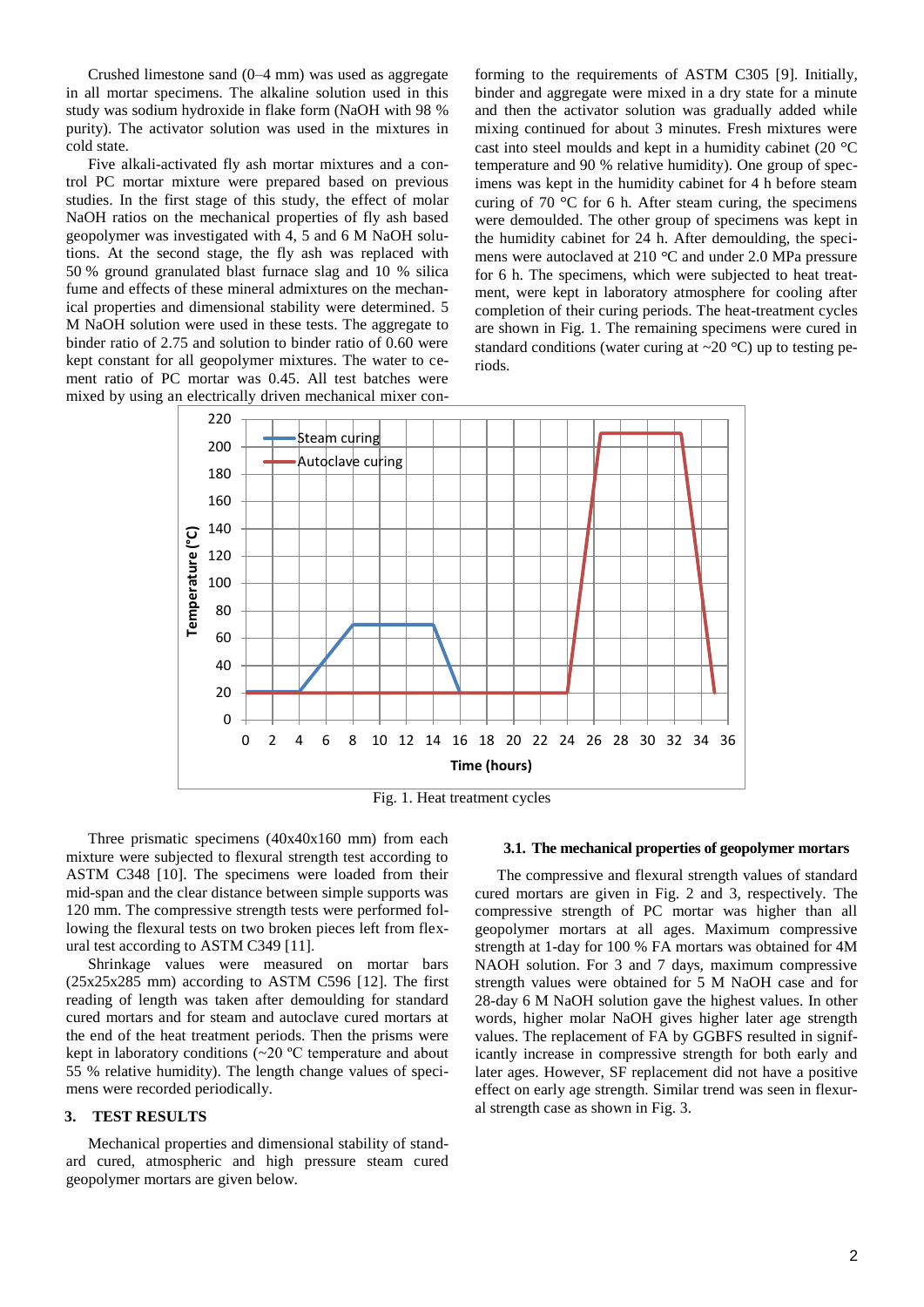

Fig. 2. Compressive strength of standard cured mortars



Fig. 3. Flexural strength of standard cured mortars

The variation of compressive and flexural strength values of heat treated mortars are presented in Fig. 4 and 5, respectively. As shown in Fig. 4 and 5, the strength of autoclaved PC mortar is significantly lower than the steam cured one and standard cured mortars. Under the conditions of high temperature and pressure, the chemistry of hydration has been substantially altered. C–S–H forms, however it is converted to a crystalline structure α-calcium silicate hydrate (α- $C_2$ S) which cause an increase in porosity and reduction in strength [13-15]. This result indicates the need of extra silica source; such as silica fume, fly ash, etc., in order to obtain high strength values.

Maximum compressive strength for steam cured 100 % FA mortars was obtained for 5M NaOH solution case. The compressive strength values of steam cured 100 %FA mortars were between 33.9 to 38.3 MPa depending on their NaOH ratios. In other words, similar performance with PC mortar can be obtained by steam curing application of 100 %FA mortars. However, GGBFS and SF replacement resulted in a decrease of compressive strength about 23 % and 38 % under steam curing, respectively.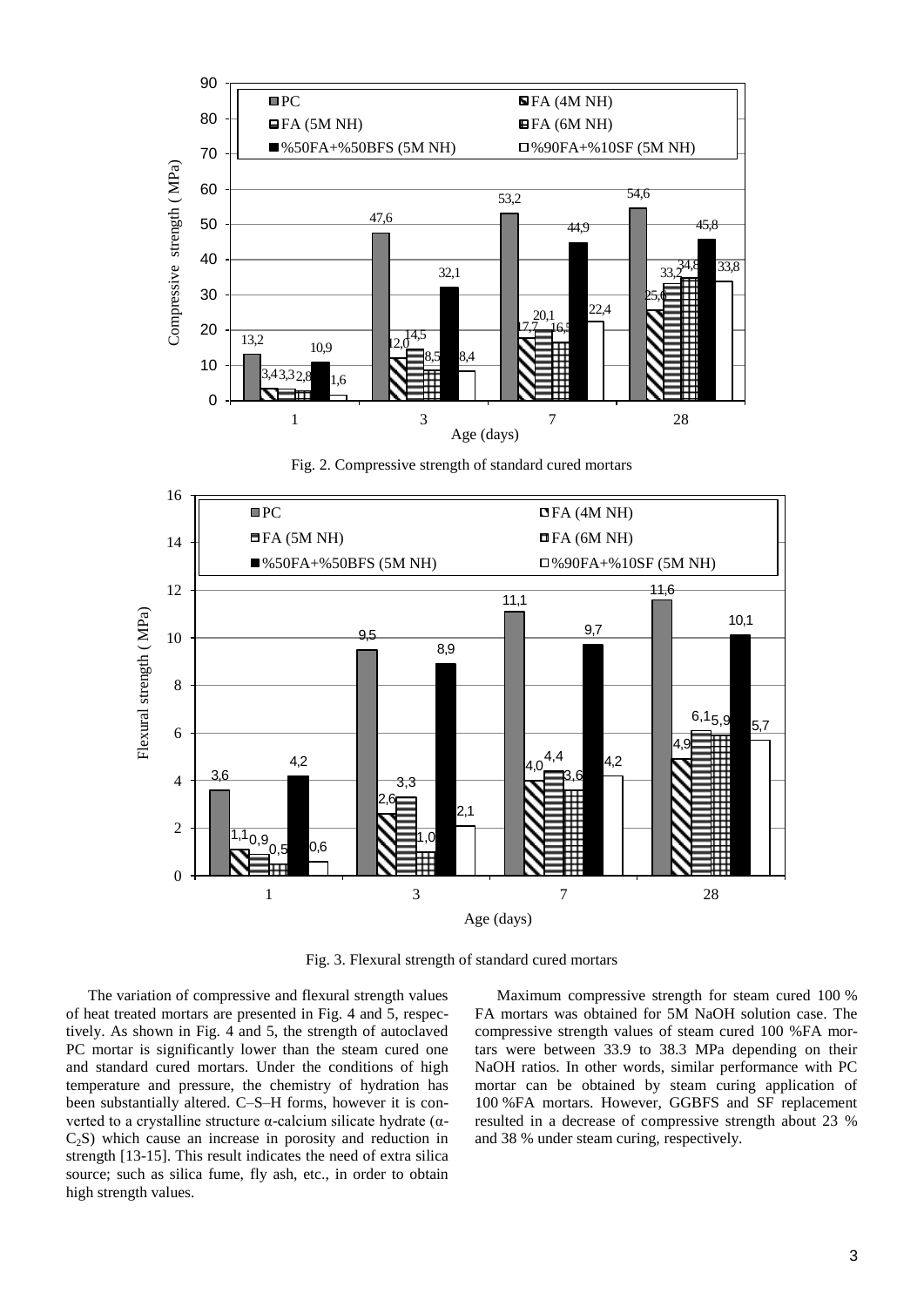

Mixtures

Fig. 4. Compressive strength of steam and autoclave cured mortars



Fig. 5. Flexural strength of steam and autoclave cured mortars

The maximum compressive strength value for autoclave curing was obtained for 5M NaOH solution case for 100% FA mortars similar to steam curing. Compressive strength values were considerably similar for steam and autoclave curing for 100 %FA mortars independent from NaOH content. In case of autoclave curing, a compressive strength increase about 23 % and 8.3 % was appeared for GGBFS and SF replacement, respectively. All alkali activated mortars have considerably higher compressive strength values compared to PC mortar under autoclave curing.

Flexural strength of 100 % FA geopolymer mortars have increased parallel to increasing NaOH content both steam and autoclave curing cases. The flexural strengths of autoclave cured %100 FA mortars were found lower than steam cured mortars. Flexural strength of FA mortar was reduced by GGBFS and SF incorporation in case of steam curing in contrast to autoclave curing.

### **3.2. Dimensional stability of geopolymer mortars**

The length changes of mortar mixtures that were stored in water and in air are presented in Fig. 6, 7 and 8 for standard, steam and autoclave curing conditions, respectively.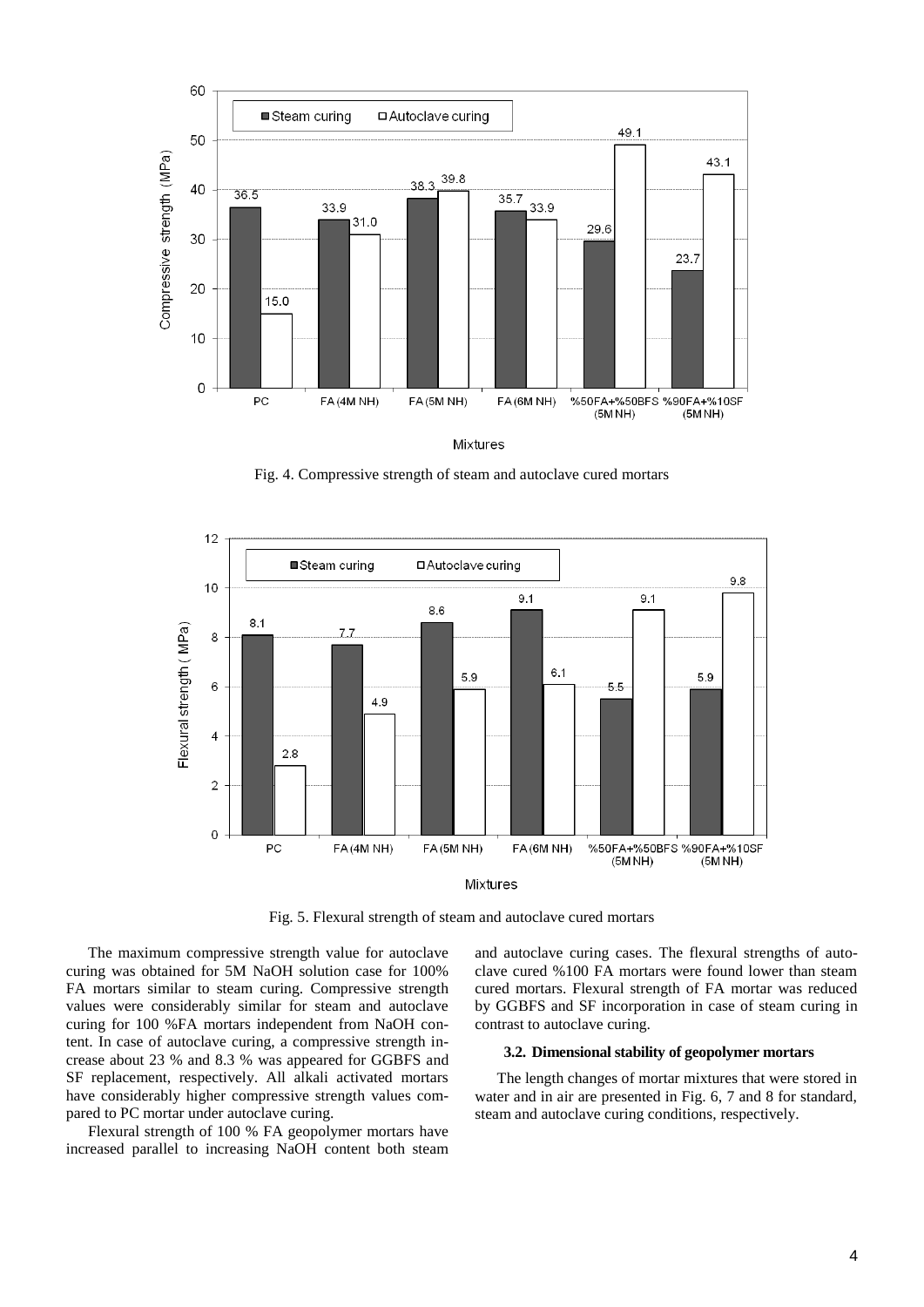

Fig. 6. Dimensional stability of standard cured mortars



Fig. 7. Dimensional stability of steam cured mortars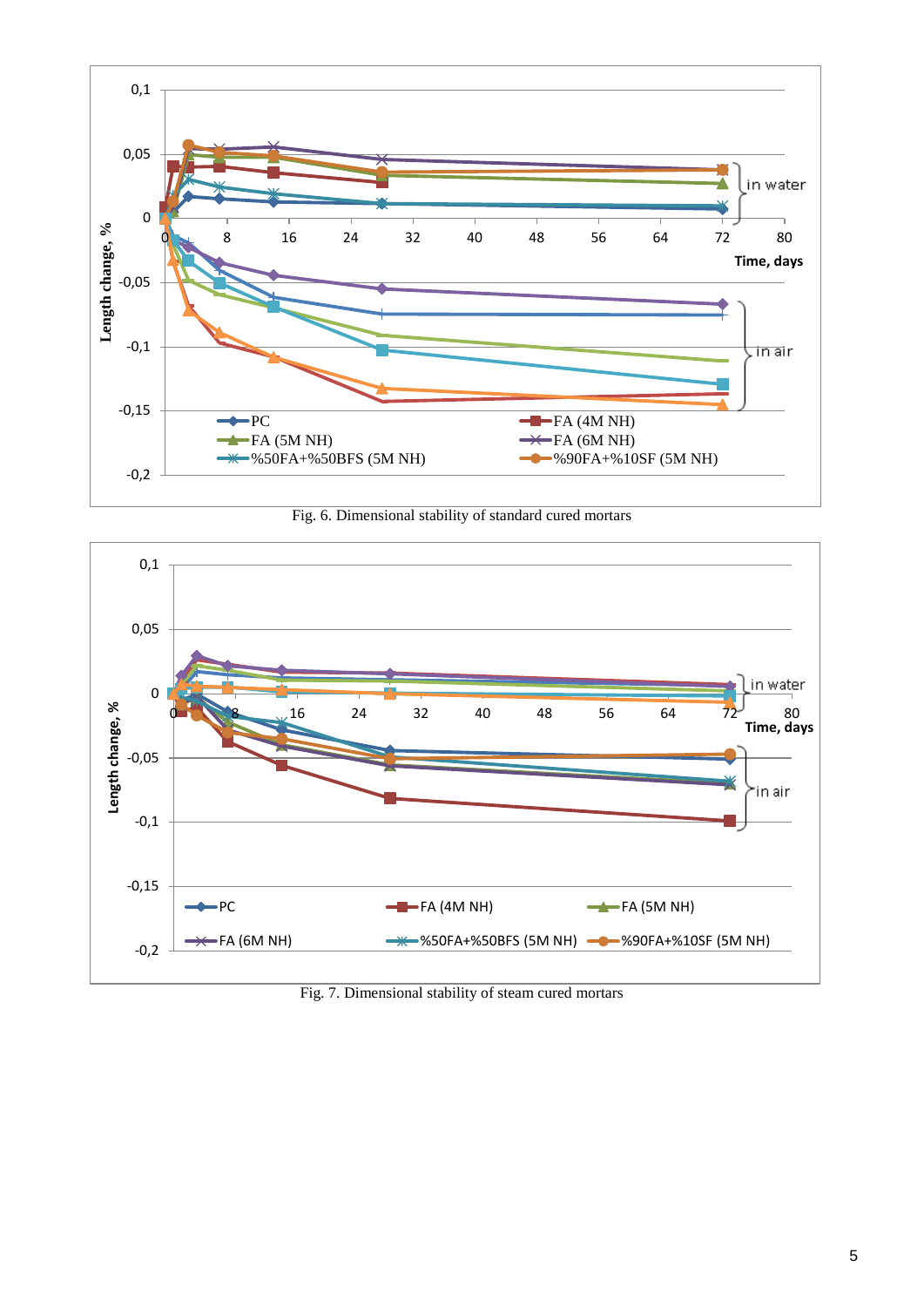

Fig. 8. Dimensional stability of autoclave cured mortars

Mortars cured continuously in water exhibited a net increase in length. This swelling is due to the absorption of water by the cement gel: the water molecules act against the cohesive forces and tend to force the gel particles further apart, with a resultant swelling pressure. Also, the ingress of water decreases the surface tension of the gel, and a further small expansion takes place [16]. In standard conditions, swelling of 100 % FA mortars increased with the increasing of molar NaOH concentration of activator solution. However, drying shrinkage of 100 %FA mortars decreased with the increasing NaOH amount. The swelling was decreased by slag incorporation. However, drying shrinkage of geopolymer mortars was increased by slag or silica fume incorporation. Nevertheless, these variations in swelling and drying shrinkage were considerably low. All alkali activated mortar mixtures displayed similar behaviour with PC control mortar in case of air and water storage conditions.

Swelling behaviour of mortars was considerably reduced by steam curing but did not significantly change with autoclaving compared to standard curing conditions. Drying shrinkage values of mixtures reduced in case of heat curing. However, autoclave curing is more effective in decreasing drying shrinkage compared to steam curing.

## **4. CONCLUSIONS**

Based on the results of this experimental investigation, the following conclusions are drawn:

- Under standard curing conditions, mortars that have compressive strength over 30 MPa can be produced by activation of C type fly ash. However, early age strength of fly ash mortars is lower than the control Portland cement mortar. The early age strength of FA based geopolymer mortars have increased by the incorporation of ground granulated blast furnace slag.

- Similar performance with PC mortar can be obtained for fly ash based geopolymer mortar under atmospheric steam curing. Replacement of some fly ash by ground granulated blast furnace slag or silica fume has negatively affected the mechanical performance of atmospheric steam cured geopolymer mortars.

- Mortars produced by the alkali activation of fly ash showed a superior performance compared to PC mortar in case of autoclave curing. The performance of FA mortars have improved by silica fume and ground granulated blast furnace slag incorporation under this curing condition.

- Swelling and drying shrinkage behaviour of geopolymer mixtures were similar to PC mortar. Atmospheric and high pressure steam curing were effective in decreasing the drying shrinkage.

### **REFERENCES**

- 1. **Davidovits J.** Geopolymers and geopolymeric materials, J. Therm. Anal., Vol. 35, 1989, pp 429-441.
- 2. **Kumar S., Kumar R.** Mechanical activation of fly ash: Effect on reaction, structure and properties of resulting geopolymer, Ceramics International, Vol. 37, 2011, pp 533-541.
- 3. **Van Jaarsveld J.G.S., Van Deventer J.S.J.** Effect of the alkali metal activator on the properties of fly ash-based geopolymers, Ind. Eng. Chem. Res. 38 (10) (1999) 3932– 3941.
- 4. **Palomo A., Alonso S., Fernandez-Jimenez A.,** Sobrados I., Sanz J. Alkaline activation of fly ashes. A 29Si NMR study of the reaction products, J. Am. Ceram. Soc. Vol. 87, No. 6, 2004, 1141– 1145.
- 5. **Fernandez-Jimenez A., Palomo A., Criado M.** Microstructure development of alkali-activated fly ash cement:a descriptive model, Cement and Concrete Research, Vol. 35, 2005, pp 1204–1209.
- 6. **Palomo A., Fernandez-Jimenez A., Lopez-Hombrados C.,** Lleyda J.L. Precast elements made of alkali-activated fly ash concrete. Eighth CANMET/ACI International Conference on fly ash, silica fume, slag and natural pozzolans in concrete, Suppl. Pap. (2004) 530– 545 Las Vegas, (U.S.A).
- 7. **Miranda J.M., Fernandez-Jimenez A., Gonzalez J.A.,** Palomo A. Corrosion resistance in activated fly ash mortars. Cement and Concrete Research, Vol. 35, 2005, 1210– 1217.
- 8. **Fernandez-Jimenez A., Palomo A.** Composition and microstructure of alkali activated fly ash binder: Effect of the activator, Cement and Concrete Research, Vol. 35, 2005, pp 1984– 1992.